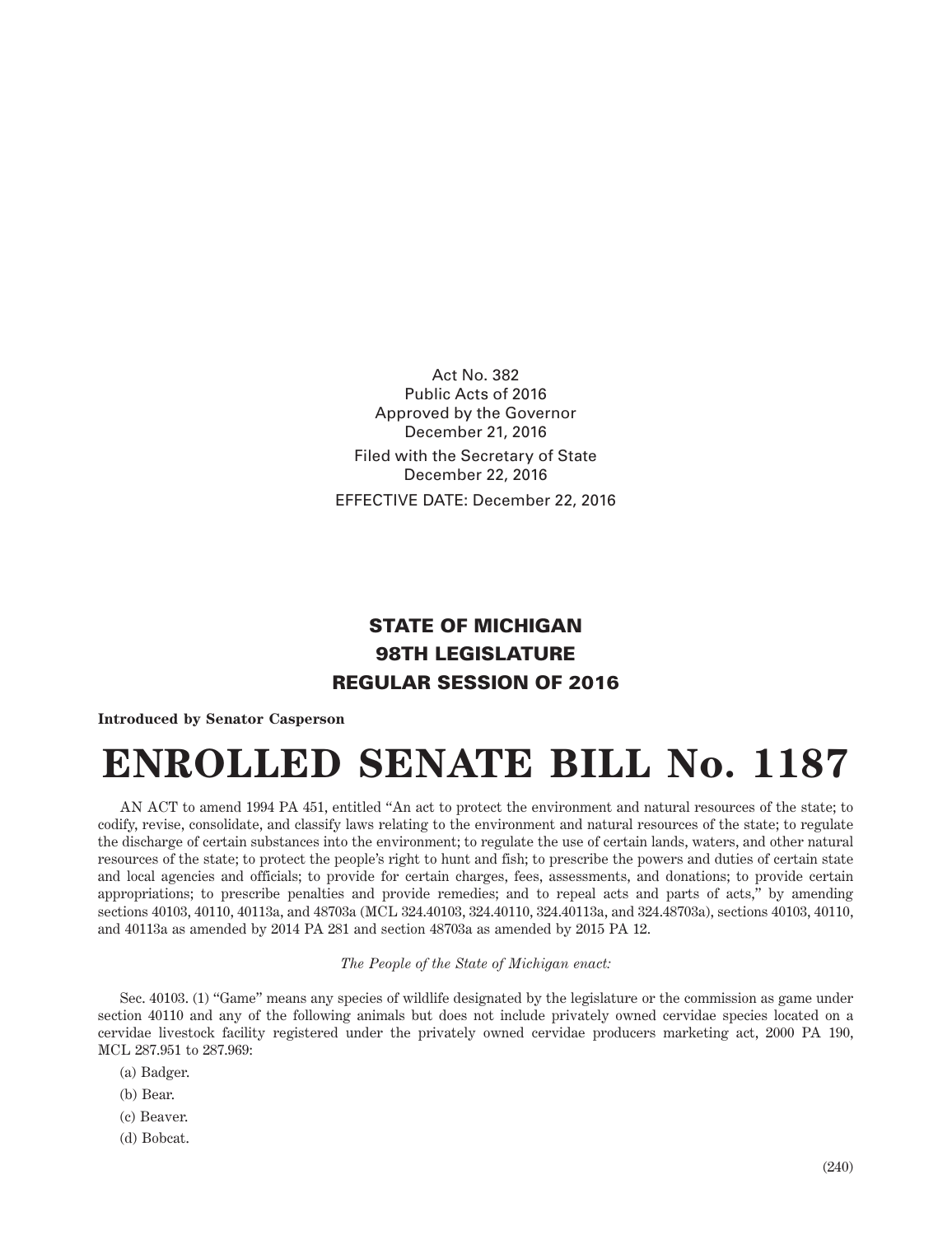(e) Brant.

(f) Coot.

(g) Coyote.

(h) Crow.

(i) Deer.

(j) Duck.

(k) Elk.

(*l*) Fisher.

(m) Florida gallinule.

 $(n)$  Fox.

(o) Geese.

(p) Hare.

(q) Hungarian partridge.

(r) Marten.

(s) Mink.

(t) Moose.

(u) Muskrat.

(v) Opossum.

(w) Otter.

(x) Pheasant.

(y) Quail.

(z) Rabbit.

(aa) Raccoon.

(bb) Ruffed grouse.

(cc) Sharptailed grouse.

(dd) Skunk.

(ee) Snipe.

(ff) Sora rail.

(gg) Squirrel.

(hh) Virginia rail.

(ii) Weasel.

(jj) Wild turkey.

(kk) Wolf.

(*ll*) Woodchuck.

(mm) Woodcock.

(2) "Interim order of the department" means an order of the department issued under section 40108.

(3) "Kind" means an animal's sex, age, or physical characteristics.

(4) "Normal agricultural practices" means generally accepted agricultural and management practices as defined by the commission of agriculture and rural development.

(5) "Open season" means the dates during which game may be legally taken.

(6) "Parts" means any or all portions of an animal, including the skin, plumage, hide, fur, entire body, or egg of an animal.

(7) "Protected" or "protected animal" means an animal or kind of animal that is designated by the department as an animal that shall not be taken.

(8) "Residence" means a permanent building serving as a temporary or permanent home. Residence may include a cottage, cabin, or mobile home, but does not include a structure designed primarily for taking game, a tree blind, a tent, a recreational or other vehicle, or a camper.

(9) "Conservation" means the wise use of natural resources.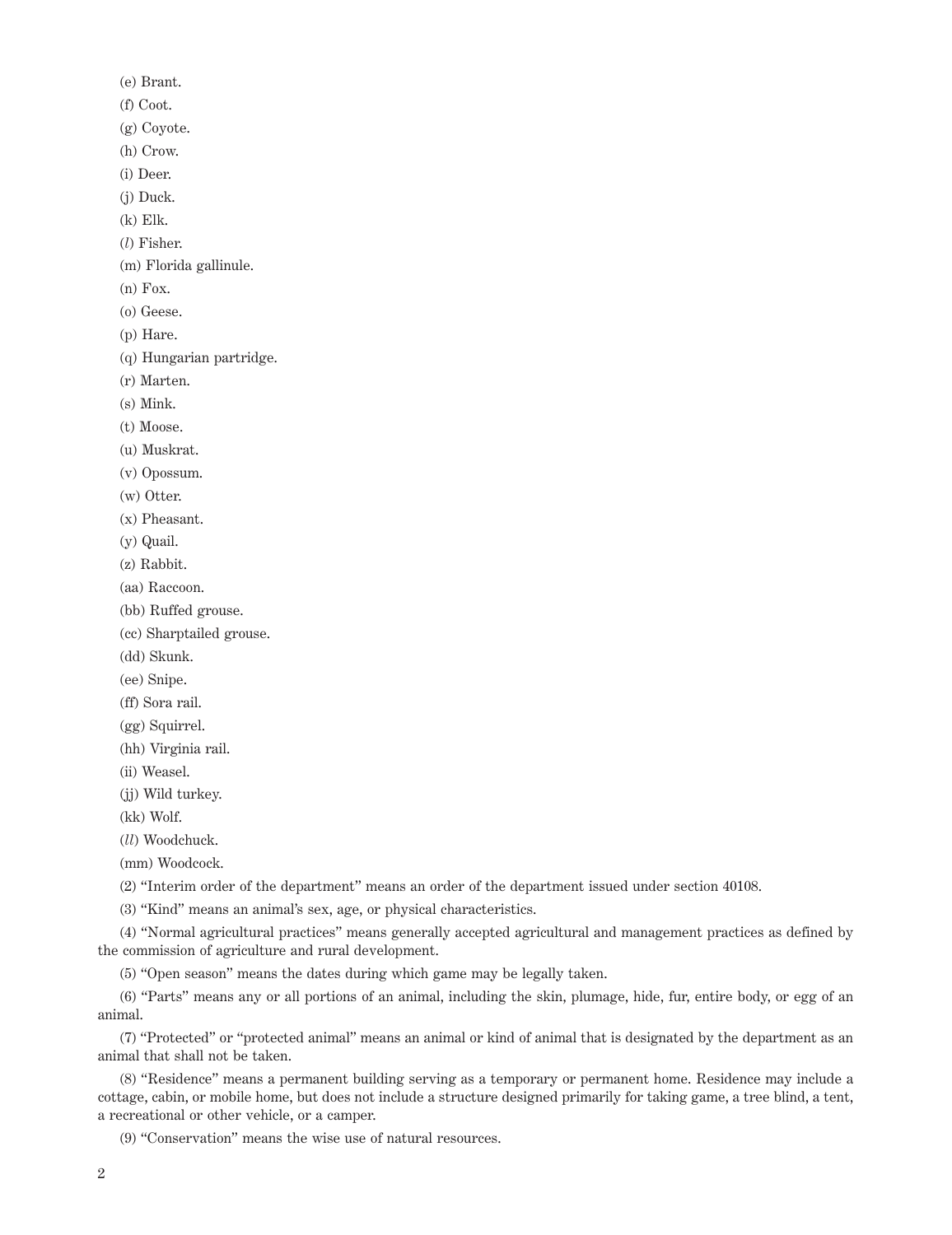Sec. 40110. (1) Only the legislature or the commission may designate a wildlife species as game. Only the legislature or commission may establish the first open season for a game species designated under this section. The legislature retains the sole authority to remove a wildlife species from the list of game species. The commission shall exercise its authority under this subsection by issuing orders consistent with its duty to use principles of sound scientific wildlife management, as expressed in section 40113a. The commission may decline to issue orders authorizing an open season for a game species if doing so would conflict with principles of sound scientific wildlife management. The commission shall not designate any of the following as game under this subsection:

(a) A domestic animal.

(b) Livestock.

(c) Any species added to the game list by a public act that is rejected by a referendum before May 14, 2013.

(2) After the legislature or commission authorizes the establishment of the first open season for game under this section, the department may issue orders pertaining to that animal for each of the purposes listed in section 40107.

(3) As used in this section:

(a) "Domestic animal" means those species of animals that live under the husbandry of humans.

(b) "Livestock" includes, but is not limited to, cattle, sheep, new world camelids, goats, bison, privately owned cervids, ratites, swine, equine, poultry, and rabbits. Livestock does not include dogs and cats.

Sec. 40113a. (1) The legislature finds and declares that:

(a) The fish and wildlife populations of the state and their habitat are of paramount importance to the citizens of this state.

(b) The conservation of fish and wildlife populations of the state depend upon the wise use and sound scientific management of the state's natural resources.

(c) The sound scientific management of the fish and wildlife populations of the state, including hunting of bear, is declared to be in the public interest.

(d) The sound scientific management of bear populations in this state is necessary to minimize human/bear encounters and to prevent bears from threatening or harming humans, livestock, and pets.

(2) The commission has the exclusive authority to regulate the taking of game as defined in section 40103 in this state. The commission shall, to the greatest extent practicable, utilize principles of sound scientific management in making decisions regarding the taking of game. The commission may take testimony from department personnel, independent experts, and others, and review scientific literature and data, among other sources, in support of its duty to use principles of sound scientific management. The commission shall issue orders regarding the taking of game following a public meeting and an opportunity for public input. Not less than 30 days before issuing an order, the commission shall provide a copy of the order to each of the following:

(a) Each member of each standing committee of the senate or house of representatives that considers legislation pertaining to conservation, the environment, natural resources, recreation, tourism, or agriculture.

(b) The chairperson of the senate appropriations committee and the chairperson of the house of representatives appropriations committee.

(c) The members of the subcommittee of the senate appropriations committee and the subcommittee of the house of representatives appropriations committee that consider the budget of the department of natural resources.

(3) The legislature declares that hunting, fishing, and the taking of game are a valued part of the cultural heritage of this state and should be forever preserved. The legislature further declares that these activities play an important part in the state's economy and in the conservation, preservation, and management of the state's natural resources. Therefore, the legislature declares that the citizens of this state have a right to hunt, fish, and take game, subject to the regulations and restrictions prescribed by subsection (2) and law.

Sec. 48703a. (1) The legislature finds and declares that aquatic invasive species, including Asian carp, represent a significant threat to the state's fisheries, aquatic resources, outdoor recreation and tourism economies, and public safety.

(2) The commission has the exclusive authority to regulate sport fishing under this part. The commission shall, to the greatest extent practicable, utilize principles of sound scientific management in making decisions regarding the regulation of sport fishing under this part. The commission may take testimony from department personnel, independent experts, and others, and review scientific literature and data, among other sources, in support of the commission's duty to use principles of sound scientific management. The commission shall issue orders regarding the regulation of sport fishing under this part following a public meeting and an opportunity for public input. Not less than 30 days before issuing an order, the commission shall provide a copy of the order to each of the following:

(a) Each member of each standing committee of the senate or house of representatives that considers legislation pertaining to conservation, the environment, natural resources, recreation, tourism, or agriculture.